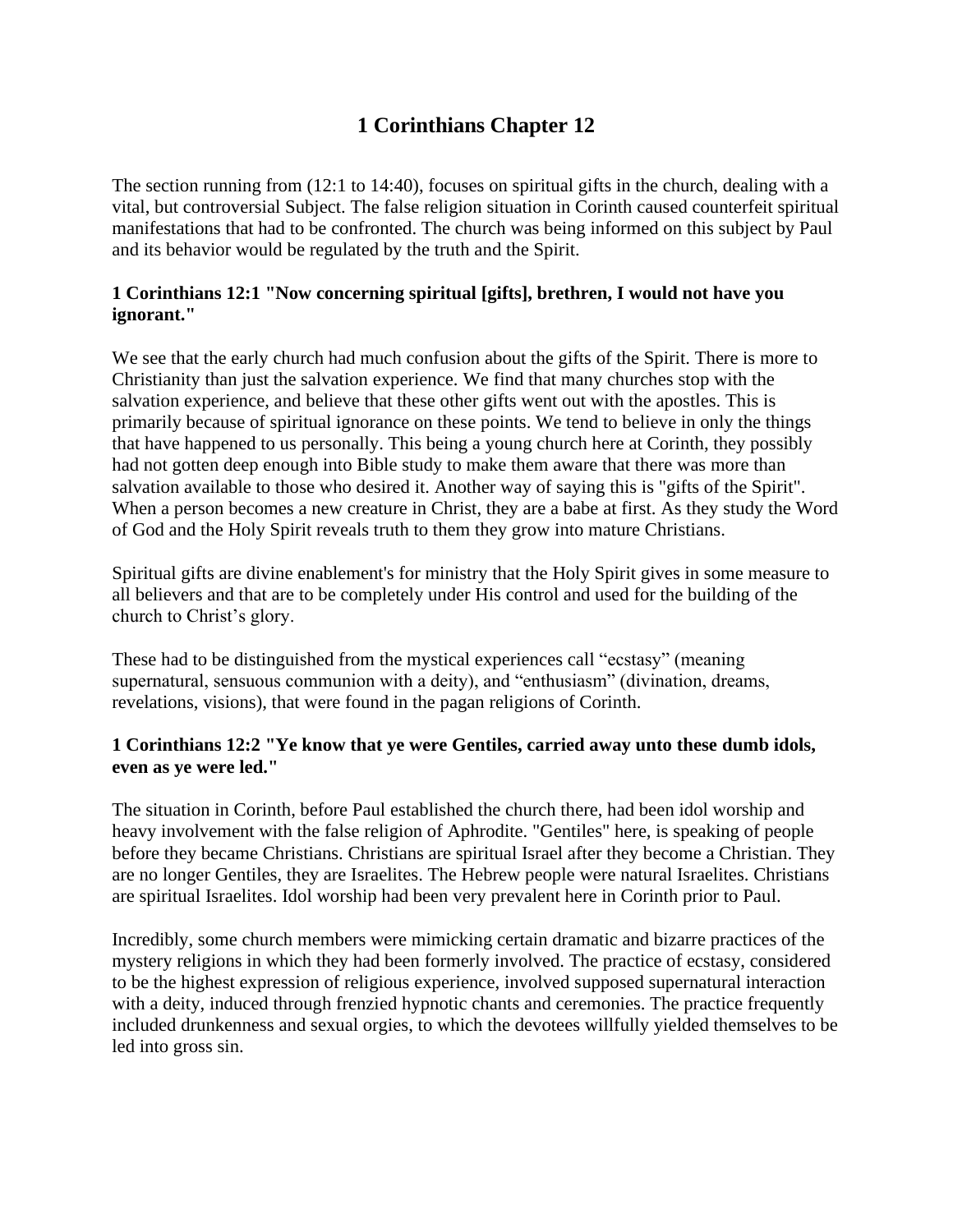"Dumb idols": The pagan worship at Corinth involved a pagan exercise of "tongues". The practice of "ecstatic utterances" was common in the cults and in the worship of various Greek gods and goddesses.

## **1 Corinthians 12:3 "Wherefore I give you to understand, that no man speaking by the Spirit of God calleth Jesus accursed: and [that] no man can say that Jesus is the Lord, but by the Holy Ghost."**

To denounce Jesus as God in the flesh, was what this was speaking of that caused them to be accursed. Notice, what those who are speaking by the Holy Ghost call Jesus. They call Him Lord. It is one thing to know Jesus as your Savior, but it is an entirely different thing to know Him as your Lord. When He is your Lord, you have turned your will over to His will. It is the Holy Ghost within that calls Jesus Lord. To know Him as Lord, means that you have totally submitted your will to Him.

Some of the Corinthians were fleshly and given over to ecstasies that were controlled by demons. In that condition, they claimed to be prophesying or teaching in the Spirit while demonically blaspheming the name of the Lord whom they were supposed to be worshiping. They had been judging the use of gifts based on experience and not content.

What a person says and believes about Jesus Christ is the test of whether he speaks from the Holy Spirit. He always leads people to Christ's lordship.

## **1 Corinthians 12:4 "Now there are diversities of gifts, but the same Spirit."**

"Diversities" here, means distinction, variety, difference. Then this is saying, there are many different gifts, but all gifts come by the same Spirit.

James 1:17 "Every good gift and every perfect gift is from above, and cometh down from the Father of lights, with whom is no variableness, neither shadow of turning."

The differences in the gifts are as wide as the people receiving the gifts.

These "diversities of gifts" or categories of giftedness are not natural talents, skill, or abilities, such as are possessed by believers and unbelievers alike. They are sovereignty and supernaturally bestowed by the Holy Spirit on all believers (verses 7 and 11), enabling them to spiritually edify each other effectively and thus honor the Lord. The varieties of gifts fall into two general types, speaking and serving (see verses 8 and 10).

The speaking or verbal gifts, (prophecy, knowledge, wisdom, teaching and exhortation), and the serving, non-verbal gifts (leadership, helps, giving, mercy, faith and discernment), are all permanent gifts that will operate throughout the church age. Their purpose is to edify the church and glorify God.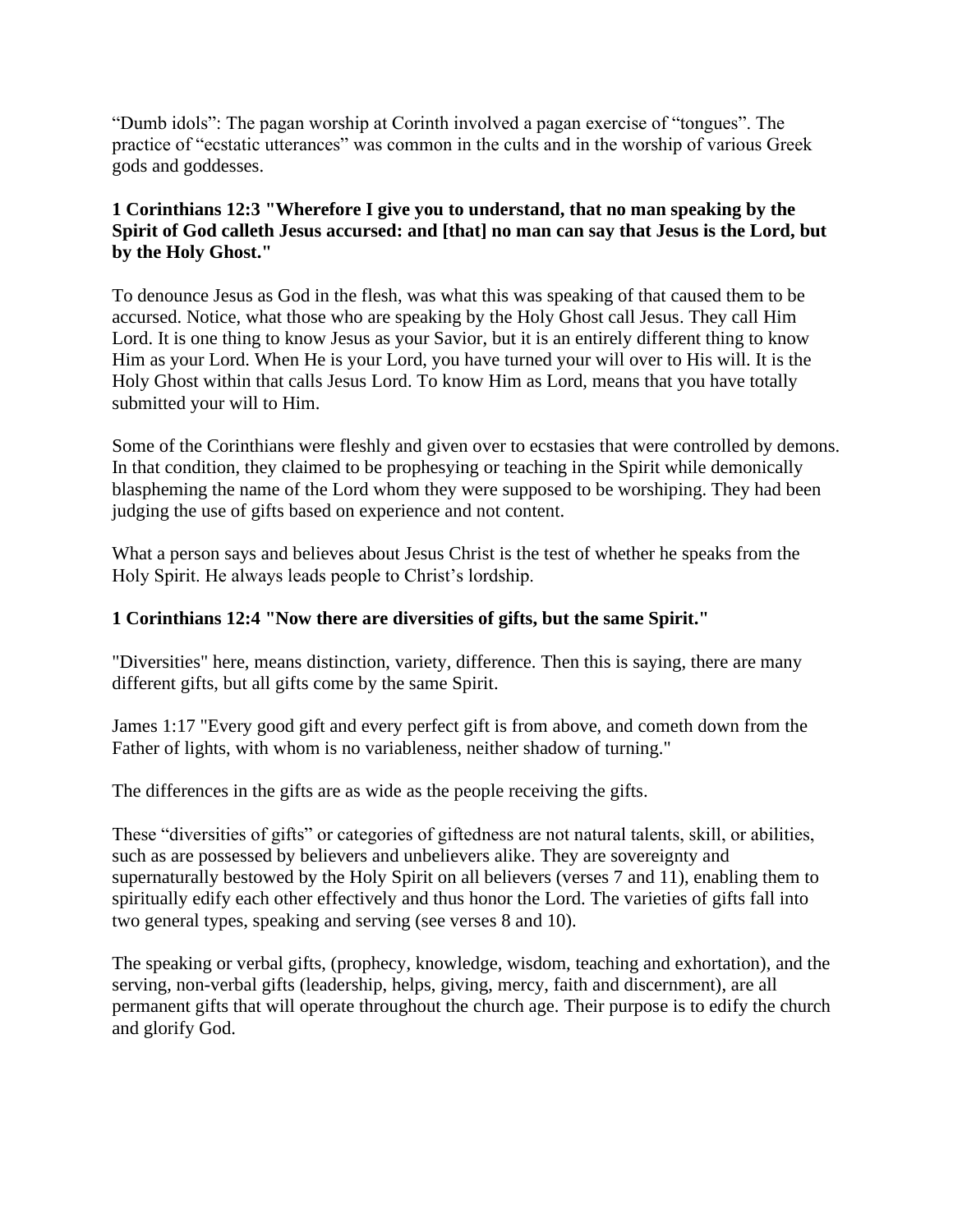The list here and (in Romans 12:3-8), is best seen as representative of categories of giftedness which the Holy Spirit draws from to give each believer whatever kind or combination of kinds He chooses (verse 11).

Some believers may be gifted categorically, similar to others but are personally unique as the Spirit suits each grace gift to the individual. Miracles, healing, languages and the interpretation of languages were temporary sign gifts limited to the apostolic age and have therefore, ceased. Their purpose was to authenticate the apostles and their message as the true Word of God, until God's written Word was completed and became self-authenticating.

## **1 Corinthians 12:5 "And there are differences of administrations, but the same Lord."**

This, based on an individual, means that a person administers the gift God has given them in his own unique way. I believe this goes even further than individuals and is speaking of different denominations, who might not "cross every T and dot every I", the way another denomination does. But is still administering the gifts the Holy Spirit has given them to the best of their ability. One may call themselves Methodist and another call themselves Baptist, but they are serving the same Lord. I could have used any other protestant church, but everyone is very familiar with these two. No harm was intended.

Bottom line is that the Lord gives believers unique ministry arenas in which to fulfill their giftedness and provides varieties of power to energize and accomplish them.

## **1 Corinthians 12:6 "And there are diversities of operations, but it is the same God which worketh all in all."**

I always say, it is alright to be a Baptist, if you are a Christian Baptist, not a Baptist Christian. Or a Methodist, or an Assembly of God, or a Pentecostal, etc. We are all worshipping the same God. We may be taking a little different route to get to heaven, but we all have the same destination. Read (Ephesians chapter 4), to understand better. Why do we Christians fight each other about denomination, when we should be banning together fighting the atheist and those who do not look to Jesus as their Savior?

#### **1 Corinthians 12:7 "But the manifestation of the Spirit is given to every man to profit withal."**

It is not for God's profit for us to have the gifts of the Spirit. It is to help us be more effective ministers. How would you like to build a house without a hammer? The gifts of the Spirit are the tools that we build with. They are our very present help. Manifestation is something that is made real. The world cannot see God with their physical eyes. They see the followers of Jesus. We must be so full of the Lord Jesus that when they look at us, they will not see us, but will see Christ in us. A very good friend of mine explains Jesus in us, this way. He says, we are the glove, and Jesus is the Hand in the glove. We Christians are a kingdom in exile. Our King is in exile, as well. He is Jesus Christ. We will be in exile, until Jesus comes back to this earth and sets up His Kingdom. He is King of kings and Lord of lords. We are better workers, if we have the Holy Spirit inside of us guiding us and teaching us as we minister.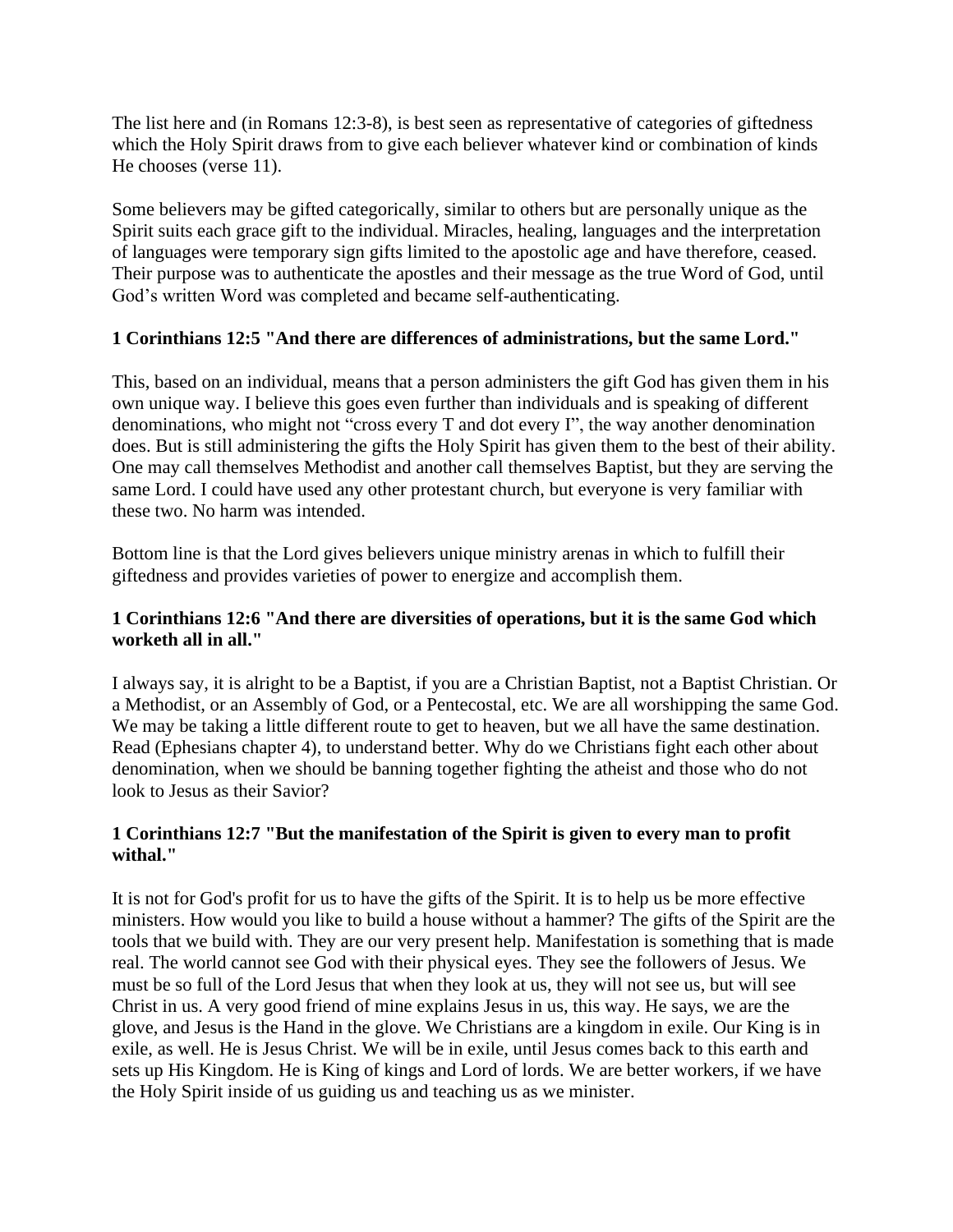"Manifestation of the Spirit: No matter what the gift, ministry or effect, all spiritual gifts are from the Holy Spirit. They make Him known, understood and evident in the church and in the world, by spiritually profiting all who receive their ministry.

## **1 Corinthians 12:8 "For to one is given by the Spirit the word of wisdom; to another the word of knowledge by the same Spirit;"**

"Wisdom" is an understanding that is a gift from God. "Knowledge" is accumulated learning. In this case, there would be a supernatural ability to accumulate learning through the teaching of the Holy Spirit. Wisdom is from above and knowledge is from within. I know many of older people who never went past the second grade in school who have great wisdom. Many of them can understand the Bible better than some of the highly educated people. Wisdom is a gift from God. You do not earn it, or accumulate it. Knowledge is accumulated learning. The gift of knowledge could be explained by someone who studies his Bible regularly and the Holy Spirit helps him understand what it is saying.

In the New Testament, "wisdom" is most often used of the ability to understand God's Word and His will, and to skillfully apply that understanding to life.

"Word of knowledge": This gift may have been revelatory in the first century, but it is today the ability to understand and speak God's truth, with insight into the mysteries of His Word, that cannot be known apart from God's revelation. Knowledge majors on grasping the meaning of the truth; wisdom emphasizes the practical conviction and conduct that applies it.

## **1 Corinthians 12:9 "To another faith by the same Spirit; to another the gifts of healing by the same Spirit;"**

Everyone has their measure of faith. This is not speaking of that, but a supernatural knowing and trusting in God. This is the faith that moves mountains. We read in (John 14:12 on), that all believers can heal the sick with the power of Christ working in them. This is speaking of something more. Some have been anointed of God to pray for healing. This, again, is a supernatural ability to heal, such as Paul had. Peter had so much of this gift operating in him, that his shadow falling on people healed them.

Faith: Distinct from saving faith or persevering faith, both of which all believers possess, this gift is exercised in persistent prayer and endurance in intercession, along with a strong trust in God in the midst of difficult circumstances (Matt. 17:20).

"Healings": A temporary sign gift used by Christ (Matt. 8:16-17), the apostles (Matt. 10:1), the seventy (Luke 10:1), and a few associates of the apostles, such as Philip (Acts 8:5-7). This ability was identified as a gift belonging to the apostles (2 Cor. 2:12).

Although Christians today do not have the gifts of healings, God certainly still hears and answers the faithful prayers of His children (James 5:13-16). Some people feel that healing should be common and expected in every era, but this is not the case. Physical healings are very rare throughout the Old Testament record. Only a few are recorded. There was never a time before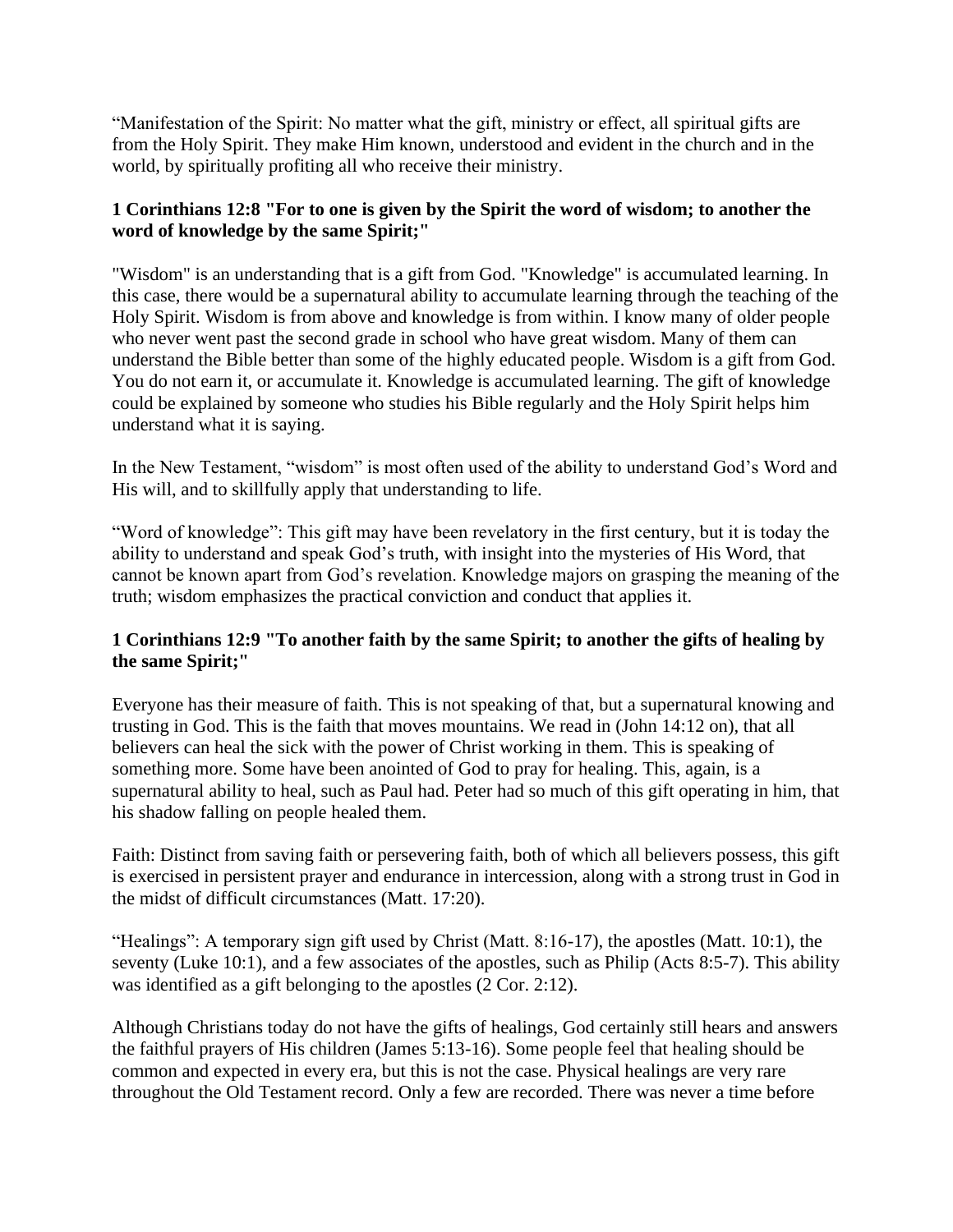the coming of Christ when healings were common. Only in His lifetime and that of His apostles was there a veritable explosion of healing. This was due to the unique need to accredit the Messiah and to authenticate the first miracles of the gospel. Jesus and His apostle temporarily banished disease from Palestine, but that was the most monumental era of redemptive history and called for such authentication.

To normalize healing would be to normalized the arrival of the Savior. This gift belonged to the sign gifts for that era only. The gifts of healings were never used solely for bringing people physical health. Paul was sick but never healed himself or asked another human to heal him. His friend Epaphroditus was near death (Phil. 2:27), and Paul did not heal him. God intervened. When Timothy was sick, Paul did not heal him but told him to take some wine  $(1 \text{ Tim. } 5:23)$ . Paul left Trophimus "sick at Miletus" (2 Tim. 4:20).

Healings were not the everyday norm in Paul's ministry, but did occur when he entered a new region, i.e. Malta, where the gospel and its preacher needed authentication (see Acts 28:8-9). That healing was the first mention of healing since the lame man was healed in Lystra (Acts 14:9), in connection with the arrival of Paul and the gospel there. Prior to that, the nearest healing was by Peter (in Acts 9:34), and the resurrection of Tabitha (in 9:41), so that people would believe the gospel Peter preached (9:42).

## **1 Corinthians 12:10 "To another the working of miracles; to another prophecy; to another discerning of spirits; to another [divers] kinds of tongues; to another the interpretation of tongues:"**

You would think at a glance that working of miracles would be the same as healing, but it is not. This is speaking of things like the water turning to blood on Moses command. It would also, be things like the Red Sea parting. We know from reading the Old Testament, that there were people who had the gift of telling of things in the future. That is what a prophet is. God reveals things to them that will happen in the future. Discerning of spirits is a very important gift to have. We can be deceived into thinking that someone is of God, when they are not, if we do not have this gift. We are told to try the spirits and see whether they are of God or not. All believers in Christ are to do that, but this means that a person filled with this Spirit can determine right off whether they be of God or not.

Not all believers in Christ speak with tongues, but it is a manifestation of the Spirit of God. This just means, if your native language is English, you might speak in Hebrew or French, or some other language foreign to you. This is true, because the Bible says that every man heard them in his own language.

Acts 2:6-10 "Now when this was noised abroad, the multitude came together, and were confounded, because that every man heard them speak in his own language." "And they were all amazed and marveled, saying one to another, Behold, are not all these which speak Galileans?" "And how hear we every man in our own tongue, wherein we were born?" "Parthians, and Medes, and Elamites, and the dwellers in Mesopotamia, and in Judea, and Cappadocia, in Pontus, and Asia," "Phrygia, and Pamphylia, in Egypt, and in the parts of Libya about Cyrene, and strangers of Rome, Jews and proselytes,"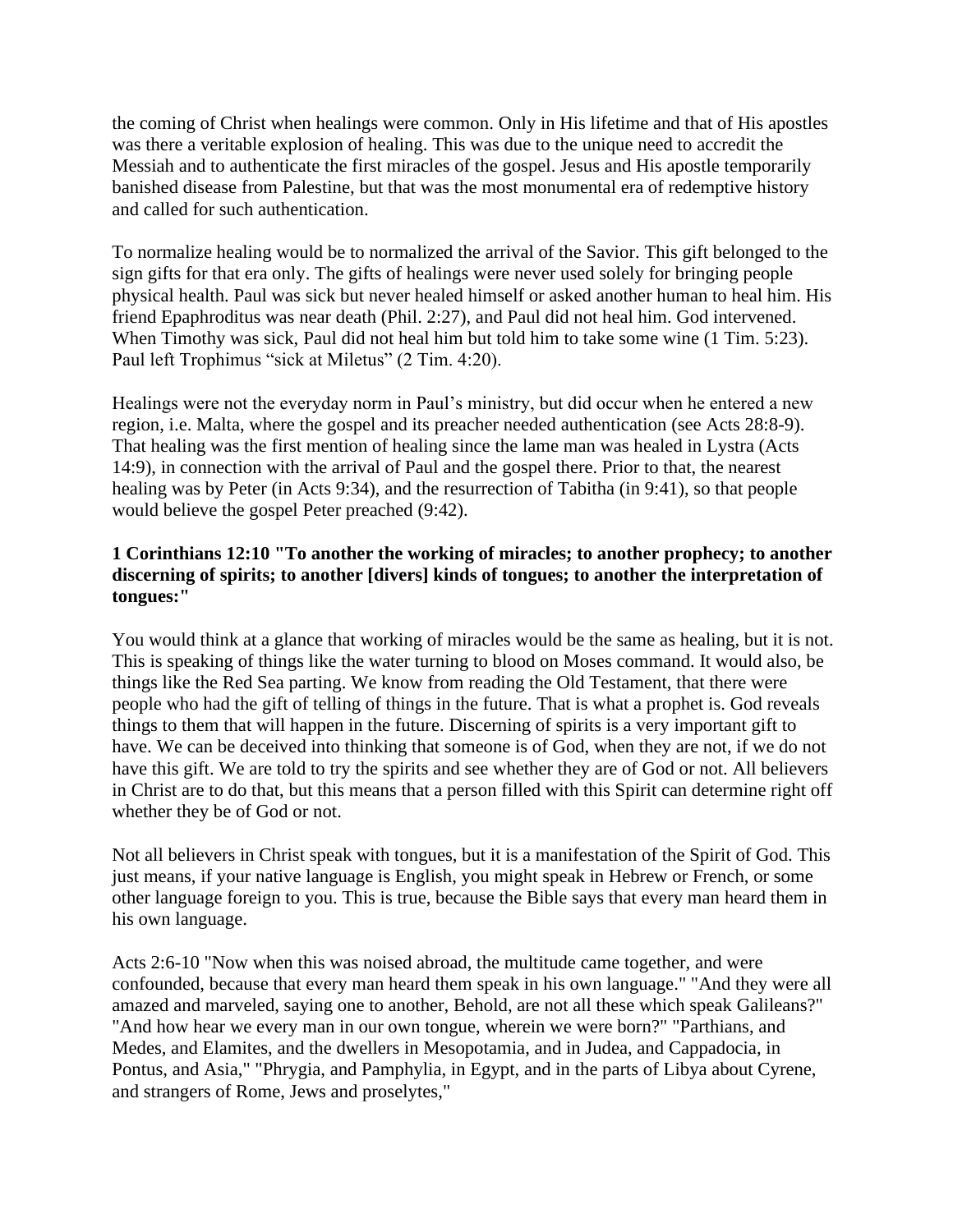We see also, why it would be important for someone in a congregation to be able to interpret for everyone, if the message from God was to be understood by all. Even in the natural world, an interpreter is very useful to men of different languages who want to communicate with each other.

In (chapter 14), we will again discuss "tongues" in much more detail, which the Corinthians seemed to have abused so greatly.

## **1 Corinthians 12:11 "But all these worketh that one and the selfsame Spirit, dividing to every man severally as he will."**

We must notice from this, that we are not limited to receiving just one of these gifts from God by the Holy Spirit. We can have as many of these gifts as we desire, if we will be willing to use them fully to minister with. Notice "severally, as he will". Several means more than one. These are free gifts from God by the Holy Spirit of God. We must show a desire to receive them, and then we must use them for God's purposes and not our own.

"One and the selfsame Spirit": While stressing the diversity of gifts (verses 4-11), Paul also stressed the singular source in the Spirit. This is the fifth mention, in this chapter, of the source of gifts being the Holy Spirit. It emphasizes that gifts are not something to seek, but to be received from the Spirit "as He will". It is He alone who "works" or energizes (verse 6), all gifts as He chooses.

# **1 Corinthians Chapter 12 Questions**

- 1. The early church had much confusion about the \_\_\_\_\_\_\_ of the \_\_\_\_\_\_.
- 2. What do many churches in our day stop with?
- 3. When does most churches believe these gifts stopped?
- 4. What do all of us have a tendency to believe?
- 5. When a person first comes to Christ, they are a
- 6. When were they Gentiles?
- 7. What false religion had there been in Corinth before Paul came?
- 8. All believers in Christ are \_\_\_\_\_\_\_\_\_\_\_\_\_ Israel.
- 9. No man speaking by the Spirit of God calleth Jesus \_\_\_\_\_\_\_\_\_\_.
- 10. No man can say that Jesus is Lord, but by the \_\_\_\_\_\_\_\_.